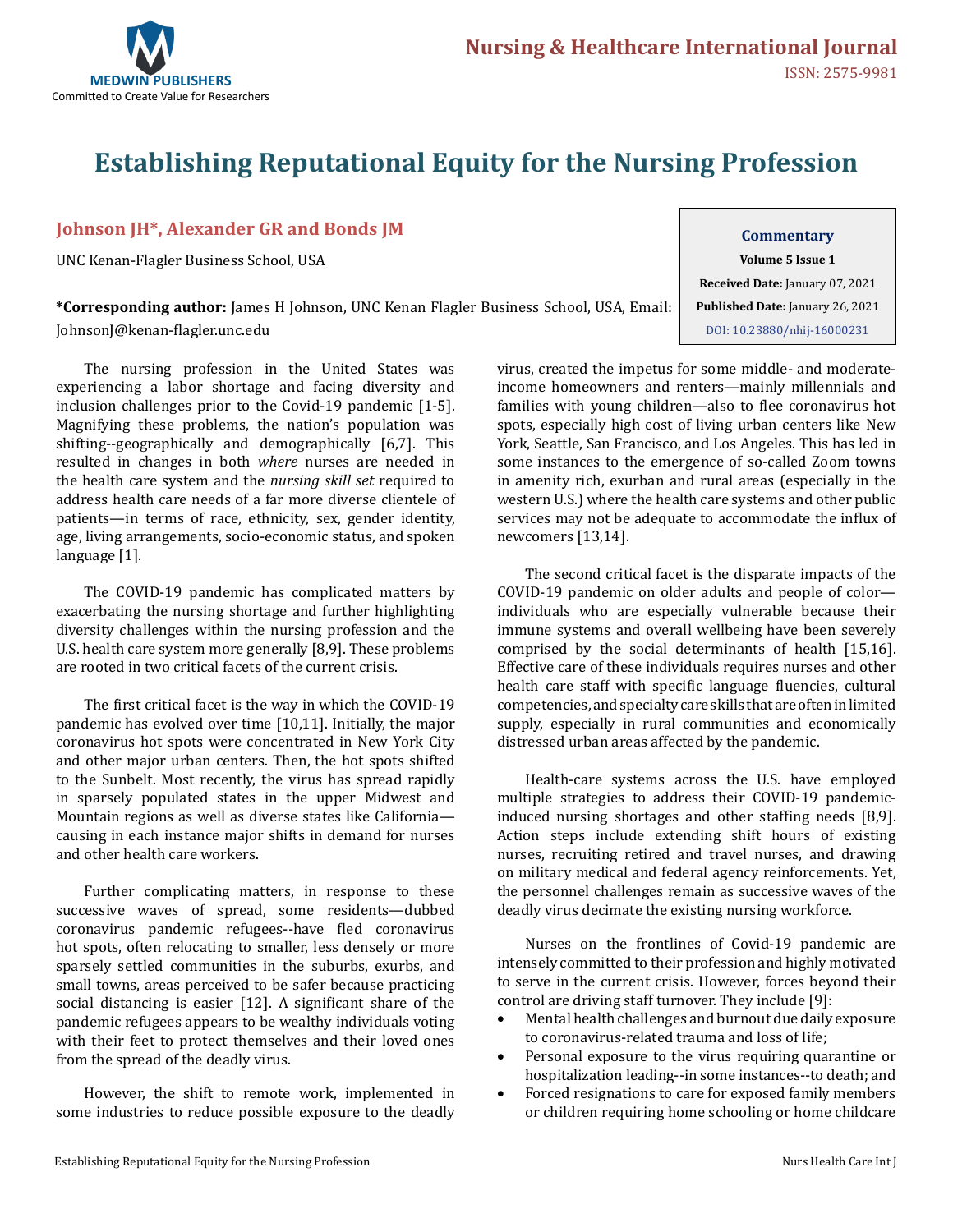#### **[Nursing & Healthcare International Journal](https://medwinpublishers.com/NHIJ/) 2**

due to the Covid-19 pandemic.

These problems are especially acute for health-care systems in rural communities. Such systems typically do not have the resources to recruit travel nurses and, even if they did, may not be attractive work destinations for nurses in this sector of the profession [8]. Moreover, for the existing nursing workforce, these communities usually lack networks of caregiving institutional supports that are typically more readily available in wealthier urban and suburban communities.

Elsewhere, we have highlighted nine specific steps the nursing profession must take to address the nursing shortage generally [1]. Here we focus on two recommended actions as specific responses to staffing and diversity challenges that the Covid-19 pandemic has presented.

Organizational leaders and stakeholders in the nursing profession ecosystem must first develop a keen understanding and appreciation of how disruptive demographics are transforming and will continue to transform the nation's workforce in the years ahead [6,7]. Immigrants and native born people of color are changing the complexion of the U.S. workforce--popularly referred to as the "browning" of America—at the same time that a large segment of the U.S. native born, predominantly white population is aging out of the workforce—popularly referred to as the "greying" of America [6,7].

Concerns about the browning and greying of America are polarizing issues in our nation's current political and policy discourse [17]. Political land mines notwithstanding [18], key stakeholders in the nursing profession must recognize and embrace, as a core business strategy, the pivotal role that people of color will play in the profession's workforce of the future [1,7].

Second, to compete successfully, especially given shifting workforce dynamics, organizational leaders will have to demonstrate commitment to dismantling systemic racism in the nursing profession ecosystem [2,15]. At the same time, they must embrace the core principles of Diversity, Equity, Inclusion and Belonging (DEIB) in talent recruitment, development, retention, and promotion, creating in the process what Johnson and Bonds [19] refer to as reputational equity for the nursing profession.

Specifically, to create reputational equity, the nursing leadership must undertake a comprehensive DEIB audit of the entire nursing profession ecosystem. That is, they must critically review and evaluate policies, procedures, and practices that govern the day-to-day operations of professional schools that train and produce the nursing workforce. The same must be done for the various components the U.S. health-care system that relies on the talent the nursing education, training, and certifying systems produce.

| <b>Intervention</b><br><b>Domain</b>               | <b>Strategies, Policies, Tactics, Procedures &amp; Practices</b>                                                                                                                |
|----------------------------------------------------|---------------------------------------------------------------------------------------------------------------------------------------------------------------------------------|
| Leader behaviors &<br>commitments                  | • Housing allowances in scholarship and fellowship packages to support diverse nursing student<br>recruitment & retention                                                       |
|                                                    | • Invest in affordable housing to recruit & retain nurses in hospitals & other health care settings                                                                             |
| Talent recruitment.<br>development &<br>retentions | • Advocate for immigration reforms supporting temporary visas for foreign born nurses and place-based<br>visas to help rural health systems recruit nurses from abroad          |
|                                                    | • Decrease the number of nursing students denied admissions to nursing programs by advocating and<br>incentivizing actions to make teaching nursing an attractive career option |
|                                                    | • Concentrate efforts to recruit male nurses                                                                                                                                    |
| Workplace culture<br>& climate                     | • Address stereotyping, bias, & discriminatory treatment of males in nursing education programs &<br>work settings                                                              |
|                                                    | • Close the pay gap between nurse educators and nurses in practice                                                                                                              |
|                                                    | • Establish and support caregiving networks                                                                                                                                     |
|                                                    | • Encourage DEIB courageous conversations                                                                                                                                       |
| Community<br>engagement &<br>support               | • Support mental wellness, food security, and residential stability for nursing workforce                                                                                       |
|                                                    | • Establish nursing career pipeline program in schools with large historically marginalized student pop-<br>ulations                                                            |

**Table 1:** Reputational Equity Checklist.

Source: authors based on Johnson and Bonds (2020a) [19].